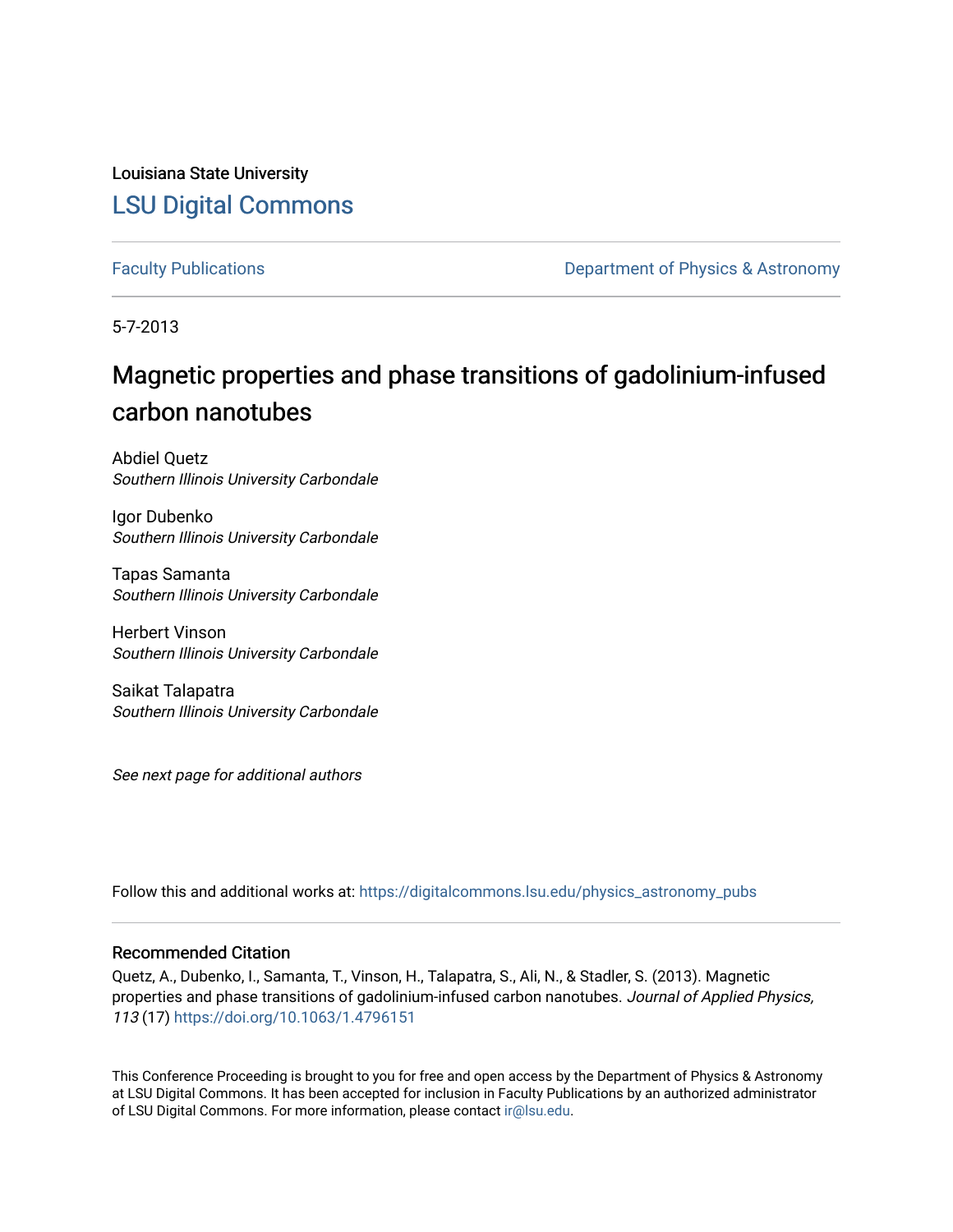### Authors

Abdiel Quetz, Igor Dubenko, Tapas Samanta, Herbert Vinson, Saikat Talapatra, Naushad Ali, and Shane Stadler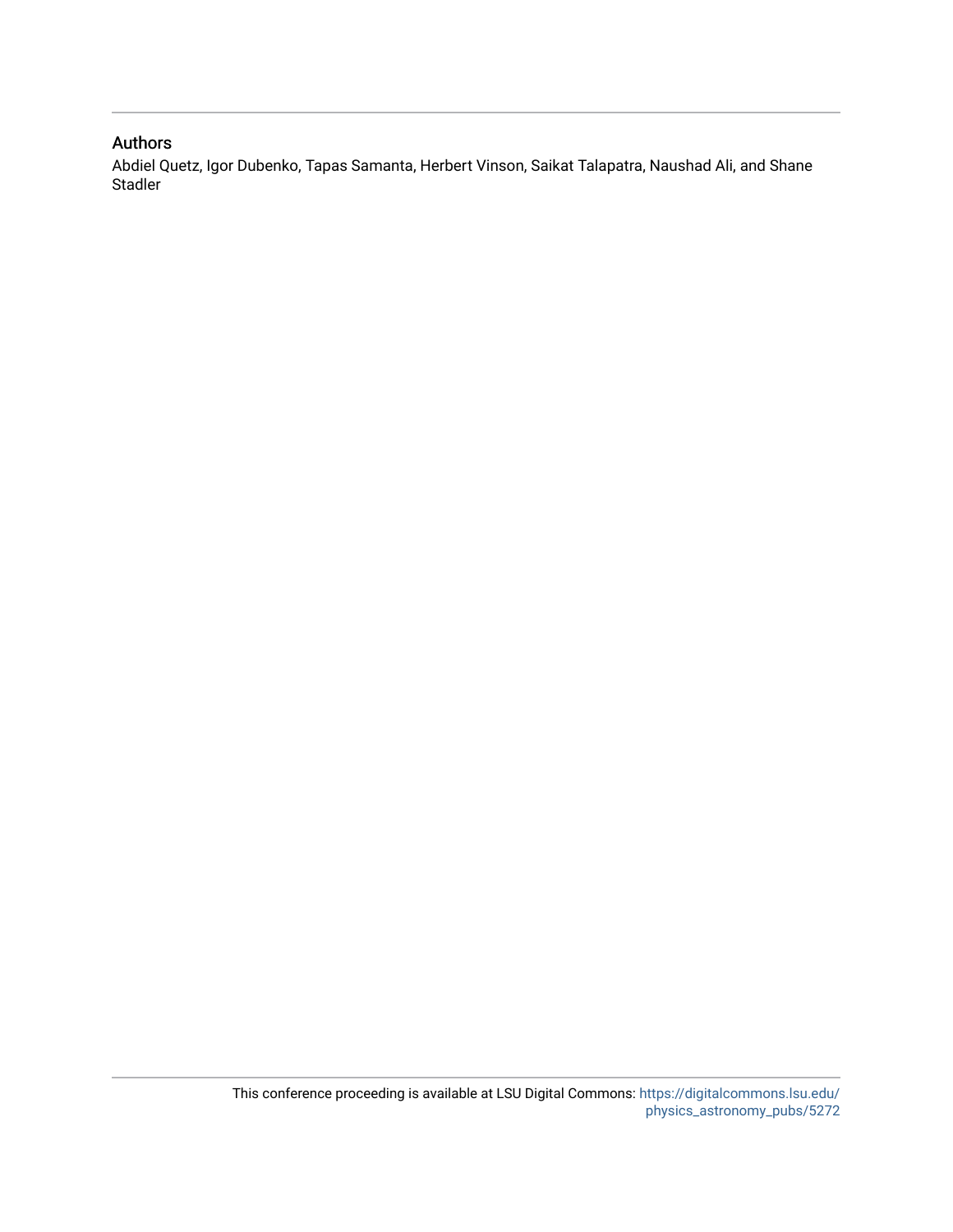## **Southern Illinois University Carbondale [OpenSIUC](http://opensiuc.lib.siu.edu?utm_source=opensiuc.lib.siu.edu%2Fphys_pubs%2F71&utm_medium=PDF&utm_campaign=PDFCoverPages)**

[Publications](http://opensiuc.lib.siu.edu/phys_pubs?utm_source=opensiuc.lib.siu.edu%2Fphys_pubs%2F71&utm_medium=PDF&utm_campaign=PDFCoverPages) [Department of Physics](http://opensiuc.lib.siu.edu/phys?utm_source=opensiuc.lib.siu.edu%2Fphys_pubs%2F71&utm_medium=PDF&utm_campaign=PDFCoverPages)

5-2013

# Magnetic Properties and Phase Transitions of Gadolinium-infused Carbon Nanotubes

Abdiel Quetz *Southern Illinois University Carbondale*

Igor Dubenko *Southern Illinois University Carbondale*

Tampas Samanta *Southern Illinois University Carbondale*

Herbert Vinson

Saikat Talapatra

*See next page for additional authors*

Follow this and additional works at: [http://opensiuc.lib.siu.edu/phys\\_pubs](http://opensiuc.lib.siu.edu/phys_pubs?utm_source=opensiuc.lib.siu.edu%2Fphys_pubs%2F71&utm_medium=PDF&utm_campaign=PDFCoverPages) © 2013 American Institute of Physics Published in *Journal of Applied Physics* Vol. 113 No. 17B512 (2013) at [doi: 10.1063/1.4796151](http://dx.doi.org/10.1063/1.4796151)

#### Recommended Citation

Quetz, Abdiel, Dubenko, Igor, Samanta, Tampas, Vinson, Herbert, Talapatra, Saikat, Ali, Naushad and Stadler, Shane. "Magnetic Properties and Phase Transitions of Gadolinium-infused Carbon Nanotubes." (May 2013).

This Article is brought to you for free and open access by the Department of Physics at OpenSIUC. It has been accepted for inclusion in Publications by an authorized administrator of OpenSIUC. For more information, please contact [opensiuc@lib.siu.edu.](mailto:opensiuc@lib.siu.edu)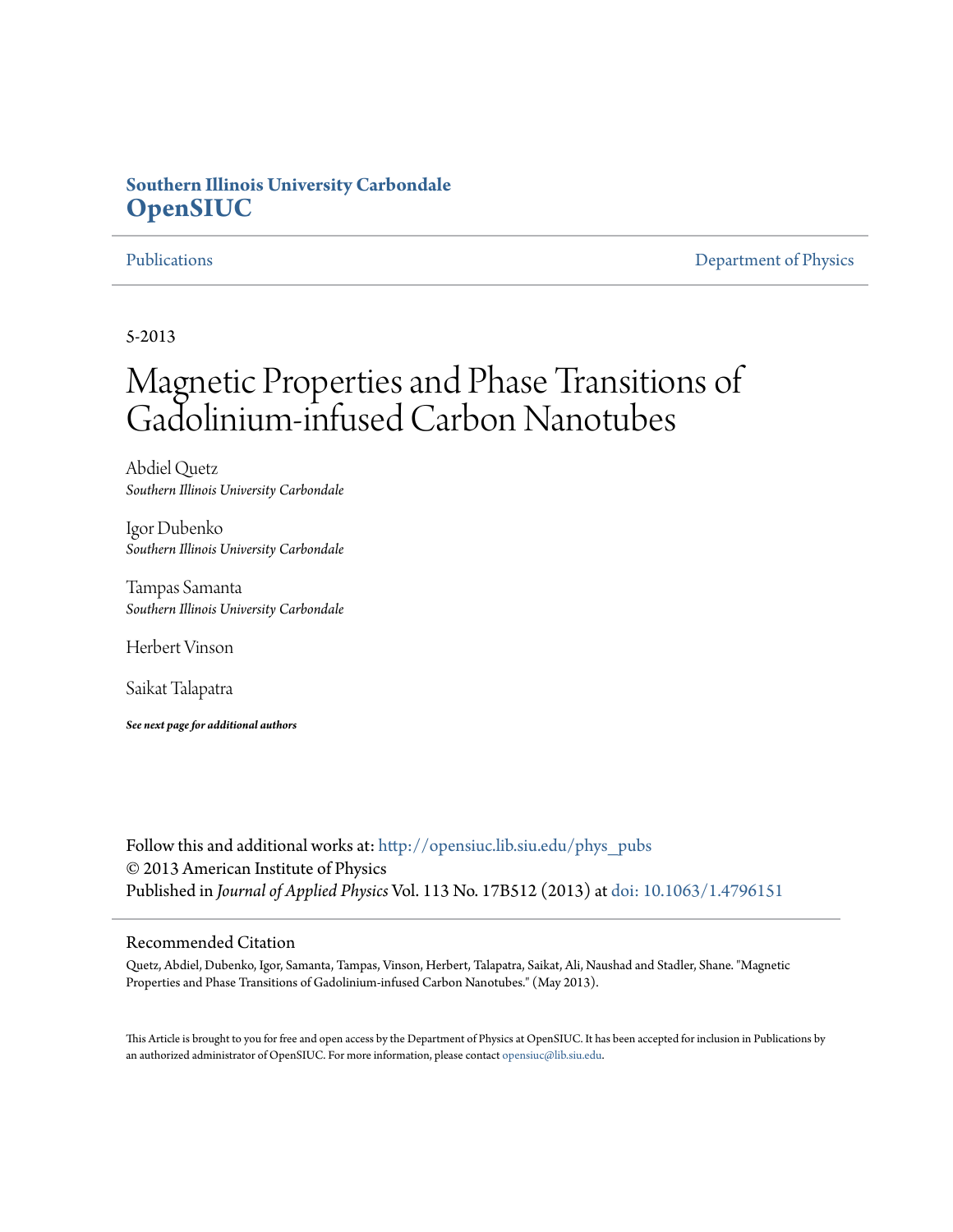#### **Authors**

Abdiel Quetz, Igor Dubenko, Tampas Samanta, Herbert Vinson, Saikat Talapatra, Naushad Ali, and Shane Stadler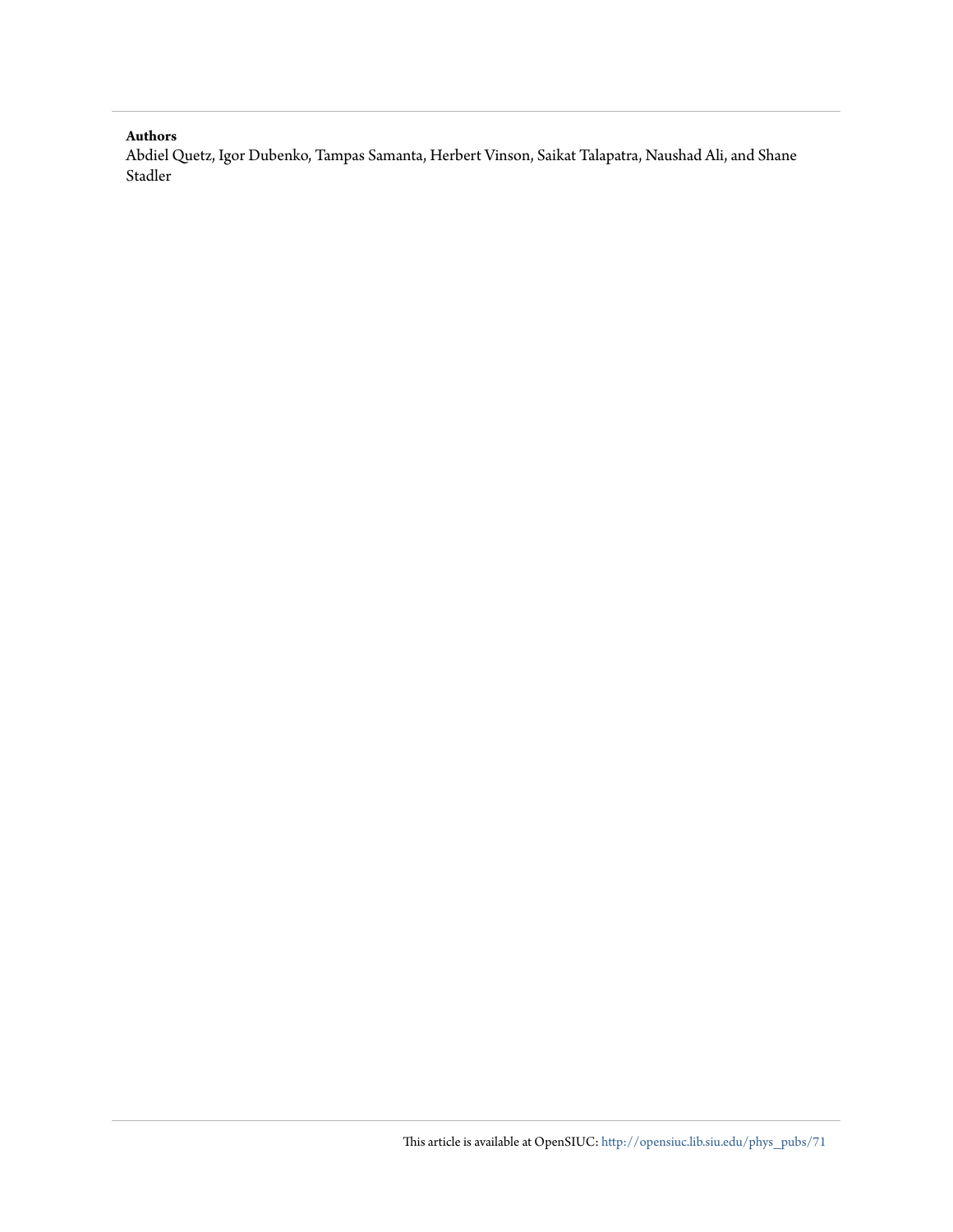

### [Magnetic properties and phase transitions of gadolinium-infused carbon](http://dx.doi.org/10.1063/1.4796151) [nanotubes](http://dx.doi.org/10.1063/1.4796151)

Abdiel Quetz,<sup>1,a)</sup> Igor Dubenko,<sup>1</sup> Tapas Samanta,<sup>1</sup> Herbert Vinson,<sup>1</sup> Saikat Talapatra,<sup>1</sup> Naushad Ali,<sup>1</sup> and Shane Stadler<sup>2</sup>

<sup>1</sup>Department of Physics, Southern Illinois University at Carbondale, Carbondale, Illinois 92901, USA 2 Department of Physics & Astronomy, Louisiana State University, Baton Rouge, Louisiana 70803, USA

(Presented 16 January 2013; received 5 November 2012; accepted 19 December 2012; published online 25 March 2013)

Carbon nanotube (CNT)/metal-cluster-based composites are envisioned as new materials that possess unique electronic properties which may be utilized in a variety of future applications. Superparamagnetic behavior was reported for CNTs with Gd ions introduced into the CNT openings by internal loading with an aqueous  $GdCl<sub>3</sub>$  chemical process. In the current work, the magnetic properties of the CNT/Gd composites were obtained by the joining and annealing of Gd metal and CNTs at 850 °C for 48 h. Energy dispersive X-ray analysis shows the presence of Gd intermingled with the CNT walls with maximum and average Gd concentrations of about 20% and 4% (by weight), respectively. The Gd clusters have a non-uniform distribution and are mostly concentrated at the ends of the CNTs. A ferromagnetic-type transition at  $T_{C} \sim 320$  K, accompanied by jump like change in magnetization and temperature hysteresis typical for the temperature induced first order phase transitions has been observed by magnetization measurements. It was found that Gd infused into the CNTs by the annealing results in a first order paramagnetic-ferromagnetic transition at  $T_{\rm C}$  = 320 K. © 2013 American Institute of Physics. [[http://dx.doi.org/10.1063/1.4796151\]](http://dx.doi.org/10.1063/1.4796151)

#### I. INTRODUCTION

Nanocomposite magnetic materials have the advantage of acquiring singular magnetic properties that are not normally observed in other materials. These magnetic materials have unlocked a new path of opportunities in the technological and medical disciplines; they have potentially provided new measurement methods and medical procedures that may be utilized in a variety of current and future applications.<sup>[1](#page-6-0)</sup> A new property of materials in which our study finds its background, is the superparamagnetic behavior of carbon nanotubes (CNTs) produced when Gd ions are introduced into the CNT's openings by internal loading with an aqueous  $GdCl<sub>3</sub>$ chemical process. These molecular magnets are used as contrast agents in magnetic resonance imaging, and have shown an efficacy 40 to 90 times larger than any other  $Gd^{3+}$ -based contrast agent. $2.5,6$  The maximum magnetic moment of gadolinium is  $7\mu_B$  which is about two times larger than those of the 3d metals Fe, Ni, and Co. Therefore, molecular magnets based on Gd metal are expected to show enhanced magnetoresponsive properties relative to those based on 3d-metals. However, the introduction of Gd-based compounds into carbon nanotubes using an aqueous chemical process results in paramagnetic/superparamagnetic behavior of the composites [see Ref. [2](#page-6-0) as an example], resulting in a limited range of application that depends on the nature of the magnetic order of the composites. In the current work, the magnetic properties of the CNT/Gd composites were obtained as a result of the joining and annealing of Gd metal (99.9% of purity) and CNTs at  $850^{\circ}$ C for 48 h, which is an innovative method to

achieve the discussed outcome of merged Gd atoms into the CNTs by diffusion. The phase transition to a ferromagneticlike state at about 320 K has been detected for the CNT-Gd composite.

#### II. EXPERIMENTAL DETAILS

The carbon nanotubes were synthesized by an air-assisted chemical vapor deposition technique<sup>[3](#page-6-0)</sup> and detached mechanically from aluminum substrate. To transfer Gd ions into CNTs, we followed the diffusion process. The Gd fragments of 99.99% purity were joined together to form a single ingot under an ultra-high pure argon atmosphere in an arc-melting furnace. Subsequently, the ingot was placed in a diamond saw and cut in half, forming two plates of high purity Gd; the CNTs were placed between the two Gd plates forming a sandwich-like Gd-CNT-Gd structure and annealed under high vacuum ( $\approx 10^{-5}$  Torr) for a time period of 48 h at a constant temperature of 850 °C. The Gd-CNT composite was characterized with field emission scanning electron microscopy (FESEM, Quanta FEI 450 D 9506), with elemental analysis capabilities using energy dispersive x-ray analysis (EDAX). The concentration of Gd intermingled within the CNT's walls was determined using the EDAX available in the FESEM. Thermo-magnetic measurements have been performed with a super conducting quantum interference device magnetometer (SQUID, Quantum Design) in the temperature interval (5-400 K) and magnetic fields up to  $20 kOe$ . The magnetization curves  $M(T)$  have been measured during the heating and cooling cycles after the sample has been cooled down from 380 K to 5 K at zero magnetic field (zero-field-cooled (ZFC)) and start from 380 K, respectively, at magnetic fields 500 Oe and 20 kOe.

a)Author to whom correspondence should be addressed. Electronic mail: [anorve2002@yahoo.com](mailto:anorve2002@yahoo.com).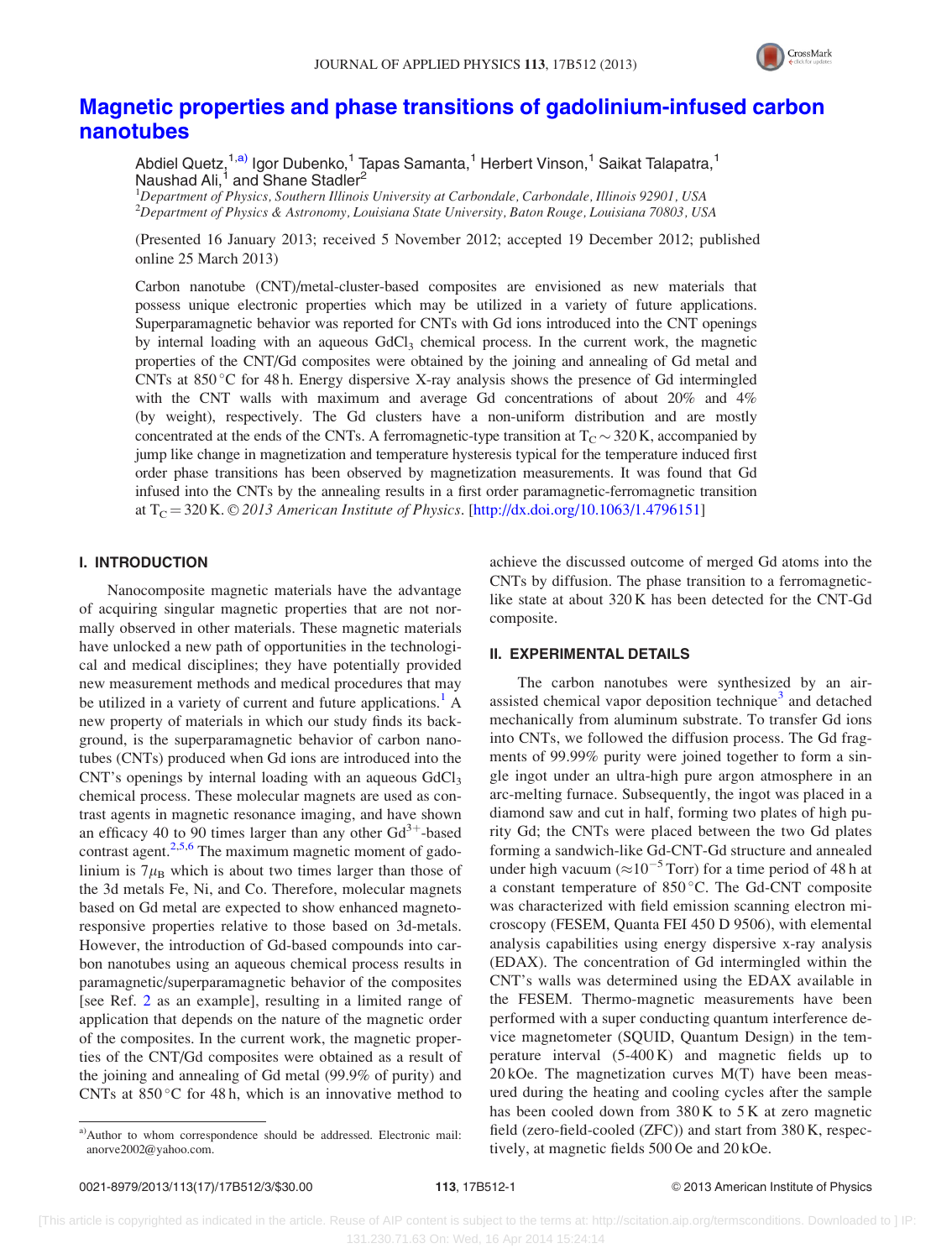<span id="page-5-0"></span>

FIG. 1. SEM images of CNT without Gd (a) and CNT+Gd (b).

| TABLE I. EDAX elemental analysis at 20 $\mu$ m. |
|-------------------------------------------------|
|-------------------------------------------------|

| Element       | Wt. %    | At. $%$      |
|---------------|----------|--------------|
| $\mathsf{C}$  | 75.65    | 83.27        |
| $\mathcal{O}$ | 19.71    | 16.29        |
| Cl            | 0.05     | 0.02         |
| Fe            | 0.07     | 0.02         |
| Cu            | 0.07     | 0.01         |
| Zn            | 0.18     | 0.04         |
| Ge            | $\theta$ | $\mathbf{0}$ |
| Gd            | 4.28     | 0.36         |
| Total         | 100      |              |

#### III. EXPERIMENTAL RESULTS AND DISCUSSION

Figure 1 illustrates the results from the EDAX measurements for both the parent CNTs and CNT+Gd. The heavy metal (Gd) tends to appear in a brighter color since the microscope electrons scatter from the surface.<sup>[7](#page-6-0)</sup> Referring to Figure  $1(a)$ , one can see that the parent CNTs have a visible uniformity in the colors and brightness since the microscope electrons pass through the CNT's surface without being scattered. On the other hand, in Figure  $1(b)$ , the CNTs faintly appear due to the EDAX contrast effect, while the areas where Gd has been absorbed by the CNTs appear more pro-nounced. EDAX analysis verifies that the CNTs contain Gd.<sup>[4](#page-6-0)</sup>



FIG. 2. Example of EDAX microanalysis.

 [This article is copyrighted as indicated in the article. Reuse of AIP content is subject to the terms at: http://scitation.aip.org/termsconditions. Downloaded to ] IP: 131.230.71.63 On: Wed, 16 Apr 2014 15:24:14